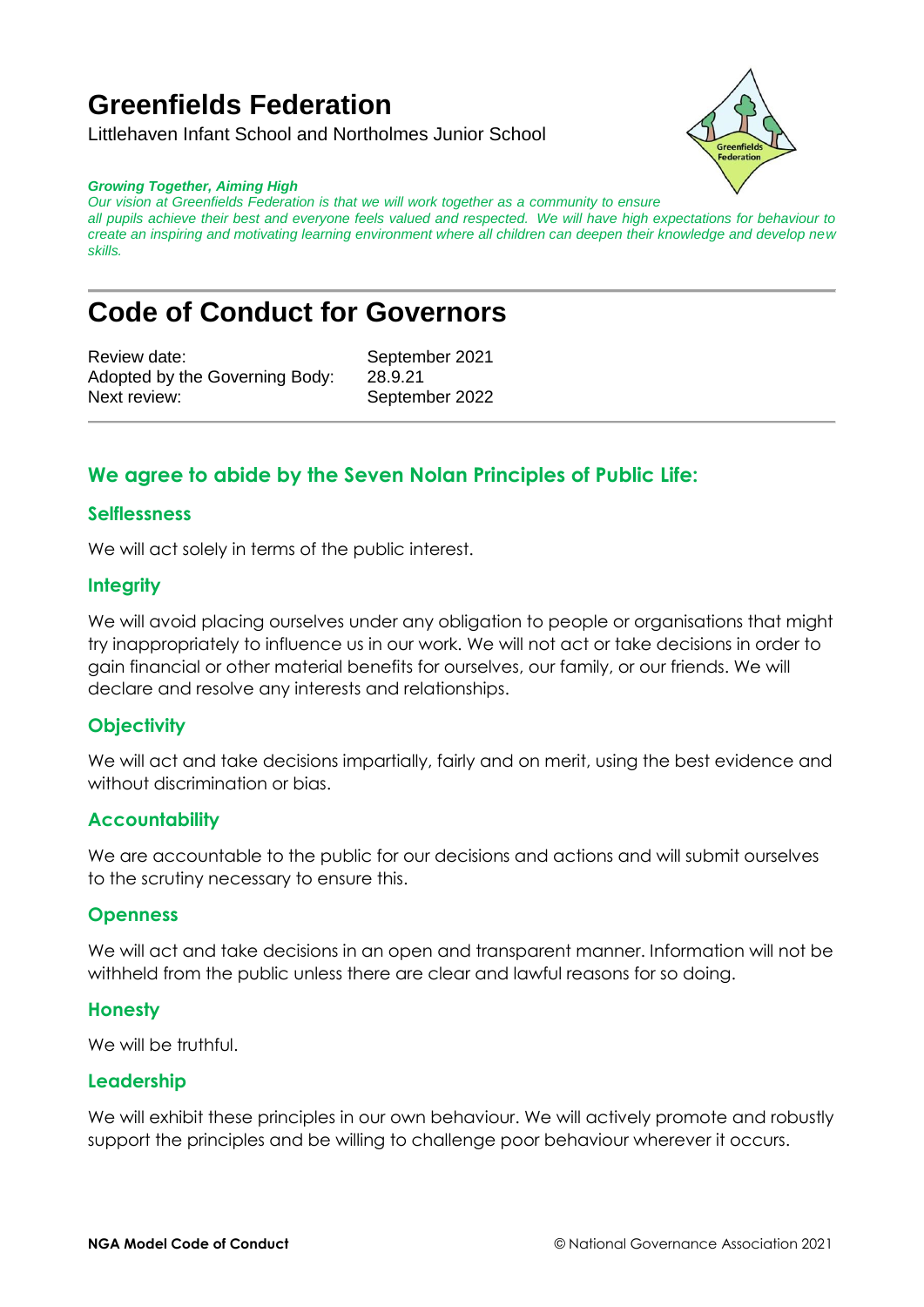## **As a governing board, we will focus on our strategic functions:**

- ensuring there is clarity of vision, ethos and strategic direction
- holding the headteacher to account for the educational performance of the federation schools and its pupils, and the performance management of staff
- overseeing the financial performance of the federation schools and making sure money is well spent
- ensuring the voices of stakeholders are heard

## **As individuals on the board we agree to:**

### **Fulfil our role & responsibilities**

- We accept that our role is strategic and so will focus on our core functions rather than involve ourselves in day to day management.
- We will develop, share and live the ethos and values of our federation schools.
- We agree to adhere to school policies and procedures as set out by the relevant governing documents and law.
- We will work collectively for the benefit of the schools.
- We will be candid but constructive and respectful when holding senior leaders to account.
- We will consider how our decisions may affect the schools and local community.
- We will stand by the decisions that we make as a collective.
- Where decisions and actions conflict with the Seven Principles of Public Life or may place pupils at risk, we will speak up and bring this to the attention of the relevant authorities.
- We will only speak or act on behalf of the board if we have the authority to do so.
- We will fulfil our responsibilities as a good employer, acting fairly and without prejudice.
- When making or responding to complaints we will follow the established procedures.
- We will strive to uphold the schools' reputations in our private communications (including on social media).
- We will not discriminate against anyone and will work to advance equality of opportunity for all.

## **Demonstrate our commitment to the role**

- We will involve ourselves actively in the work of the board, and accept our fair share of responsibilities, serving on committees or working groups where required.
- We will make every effort to attend all meetings and where we cannot attend explain in advance why we are unable to.
- We will arrive at meetings prepared, having read all papers in advance, ready to make a positive contribution and observe protocol.
- We will get to know the schools well and respond to opportunities to involve ourselves in school activities.
- We will visit the federation schools and when doing so will make arrangements with relevant staff in advance and observe school and board protocol.
- When visiting school in a personal capacity (i.e. as a parent or carer), we will continue to honour the commitments made in this code.
- We will participate in induction training and take responsibility for developing our individual and collective skills and knowledge on an ongoing basis.

## **Build and maintain relationships**

 We will develop effective working relationships with school leaders, staff, parents and other relevant stakeholders from our local community.